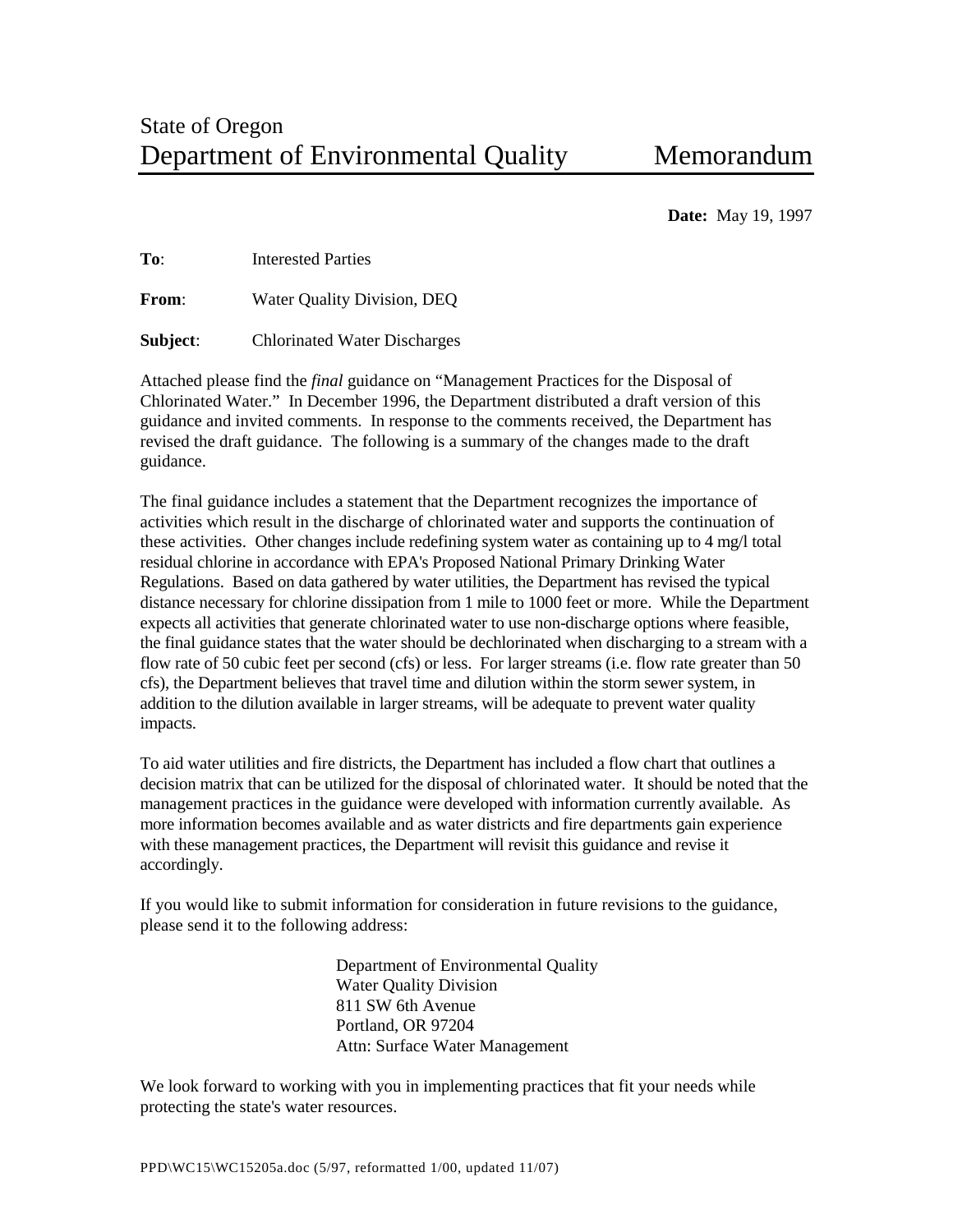# **Decision Matrix for the Disposal of Chlorinated Water**



#### Discharge Options / Management Practices

- 1) Dechlorinate to 0.1 mg/l total residual chlorine or less if discharge is to a stream with flow less than 50 cfs. Test prior to discharge.
- 2) Collect and hold water in a detention pond/tank to allow chlorine to dissipate. Chlorine concentrations should be 0.1 mg/l or less when discharging to a stream with flow less than 50 cfs. Test prior to discharge.

**NOTE:** Super-chlorinated water (i.e., water with chlorine concentrations above 4 mg/l) should not be discharged to surface waters or storm sewers. Non-discharge options such as land disposal or sanitary sewer discharge should be used.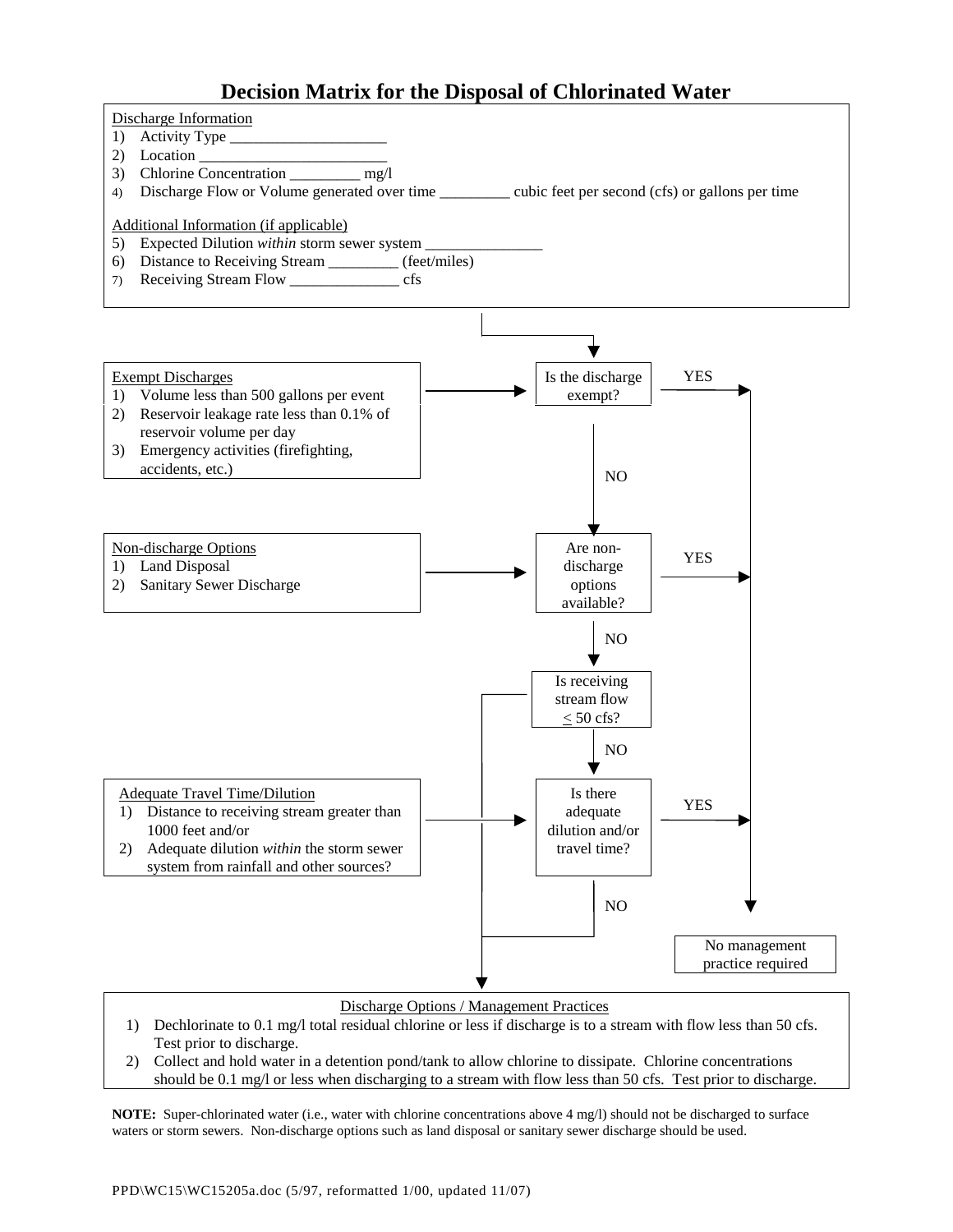# MANAGEMENT PRACTICES FOR THE DISPOSAL OF CHLORINATED WATER



To maintain drinking water distribution systems and fire hydrants, and to ensure the quality of the drinking water being distributed, many activities are conducted that result in the discharge of chlorinated and super-chlorinated water. These activities include fire hydrants flushing, water line pressure testing and maintenance, hydrostatic testing, water line flushing, leakage from water reservoirs, flushing of reservoirs and tanks, and other distribution system discharges (from pressure relief valves, air/vacuum release valves, reservoir and tank overflows, and sampling activities). The Department recognizes the importance of these activities and wants them to proceed. Unfortunately, chlorine is toxic to aquatic life even in low concentrations. This fact sheet was developed by the Department of Environmental Quality (DEQ) to provide you with information on management practices that will minimize the impact of chlorinated water discharges. DEQ believes that as long as these management practices are followed, a discharge permit is not necessary for these activities.

## **SUPER-CHLORINATED WATER**

### *(Defined as greater than 4 mg/l total residual chlorine.)*

Regardless of volume, super-chlorinated water must not be discharged to surface waters or storm sewers. Non-discharge alternatives must be used; these include sanitary sewer disposal (either by connecting to a sanitary sewer or by hauling to a sewage treatment plant) and land disposal or irrigation.

### **CHLORINATED WATER**

#### *(Defined as containing up to 4 mg/l total residual chlorine.)*

The following 'Best Management Practices' apply to chlorinated water discharges that exceed 500 gallons per event and reservoirs that leak excessively (i.e., greater than the typical design rate of 0.1 percent of the volume of the reservoir per day). Activities that result in discharges under these rates are not subject to the management practices specified below. Discharges of chlorinated water from emergency activities such as firefighting are also exempt from these practices.

- Wherever practicable, chlorinated water should be disposed so it does not enter storm sewers or surface waters. Nondischarge alternatives such as land disposal or irrigation and sanitary sewer disposal should be evaluated before considering a direct discharge to surface waters or a storm sewer.
- When non-discharge options are not feasible, chlorinated water may be discharged to a storm sewer if the travel time and/or dilution in the storm sewer system before the water enters a stream is sufficient to allow the dissipation of chlorine. Typically, a distance of 1000 feet or more should be adequate to allow chlorine to dissipate. Shorter distances may also be adequate if there is dilution available within the storm sewer system.
- When non-discharge options are not feasible and the travel time/dilution in the storm sewer system is either insufficient or unknown, the chlorinated water should be de-chlorinated when discharging to a stream that has a flow rate of 50 cubic feet per second (cfs) or less. Dechlorination should be sufficiently effective to reduce total residual chlorine concentration to 0.1 mg/l or less and the water should be tested before discharge. For discharges to larger streams (i.e., greater than 50 cfs), the travel time and dilution within the storm sewer system in addition to the dilution available in larger streams should be adequate to prevent water quality impacts.
- When non-discharge options are not available, the chlorinated water may be collected in a closed vessel or an open-air detention facility and held for sufficient time to allow the chlorine to dissipate. Detention time should be sufficient to reduce chlorine levels to 0.1 mg/l or less when discharging to a stream that has a flow rate of 50 cubic feet per second (cfs) or less. The water should be tested before discharge and the discharge rate should be controlled so that it is not greater than the expected discharge rate from the operation that yielded the water.

For further information, please contact the DEQ regional office in your area (refer to map on back).